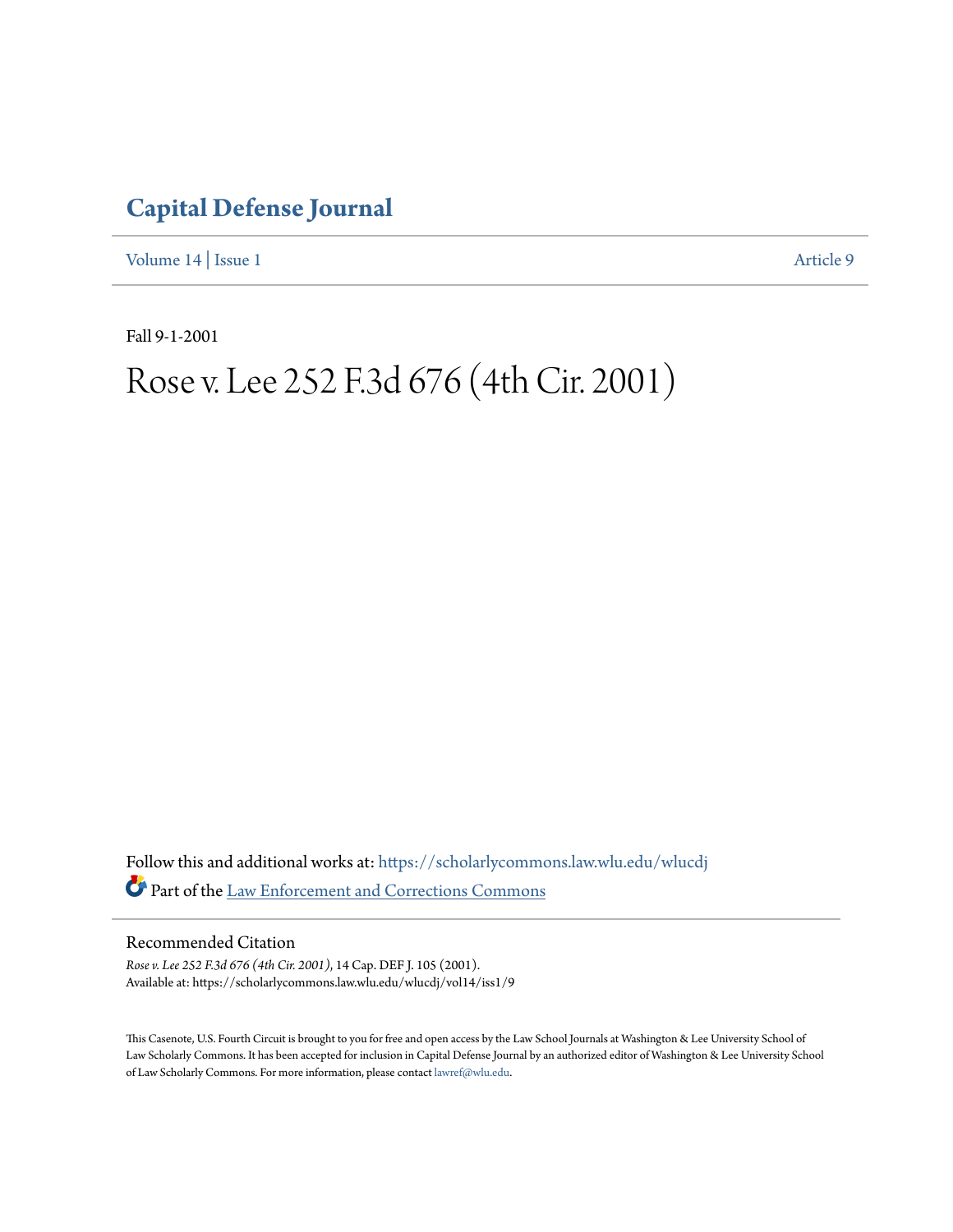## Rose v. Lee **252 F.3d 676** (4th Cir. 2001)

#### *L Fas*

A North Carolina jury convicted John **Hardy** Rose ("Rose") of capital murder for the murder of Patricia Stewart. The jury chose to sentence Rose to death. On **May** 12, 1992, Rose appealed to the Supreme Court of North Carolina, which unanimously found no error in Rose's conviction or death sentence. After being denied certiorari to the United States Supreme Court, Rose filed a petition for state habeas corpus relief, which is termed a Motion for Appropriate Relief ("MAR") in North Carolina. After holding an evidentiary hearing, the MAR court denied Rose's request of relief. Rose then petitioned the United States District Court for the Western District of North Carolina for habeas relief. The petition was referred to a United States Magistrate Judge, who recommended to the district court to dismiss on summary judgment all but the ineffective assistance of counsel claim. After a de novo review, the district court agreed with the magistrate judge's recommendation and issued a writ of habeas corpus with respect to Rose's ineffective assistance of counsel claim but dismissed on all of Rose's other claims. The district court then remanded the ineffective assistance **claim** to the state court.'

Rose then sought appeal to the United States Court of Appeals for the Fourth Crcuit on three issues: (1) whether his confession was illegally obtained, (2) whether the imposition of the death penalty in North Carolina unconstitutionallydiscriminates against the impoverished; and (3) whether the ex post facto clause bars the application of North Carolina General Statutes Section 15A- 1419 to his habeas petition. The State then cross appealed claiming that the district court had erred by remanding the ineffective assistance claim to the MAR court for application of the proper legal standard.<sup>2</sup>

#### *II.* Hddin

The Fourth Grcuit reversed the portion of the district court's judgment granting the writ of habeas corpus as to the ineffective assistance of counsel claim.3 The court affirmed the district court's entry of summary judgment in favor of the State, and declined to grant Rose a certificate of appealability.<sup>4</sup>

4. *Id*

**<sup>1.</sup>** Rose v. Lee, **252 F3d 676,682-83** (4th **Car.** 2001).

<sup>2.</sup> Id at 683.

<sup>3.</sup> **Id** at **681.**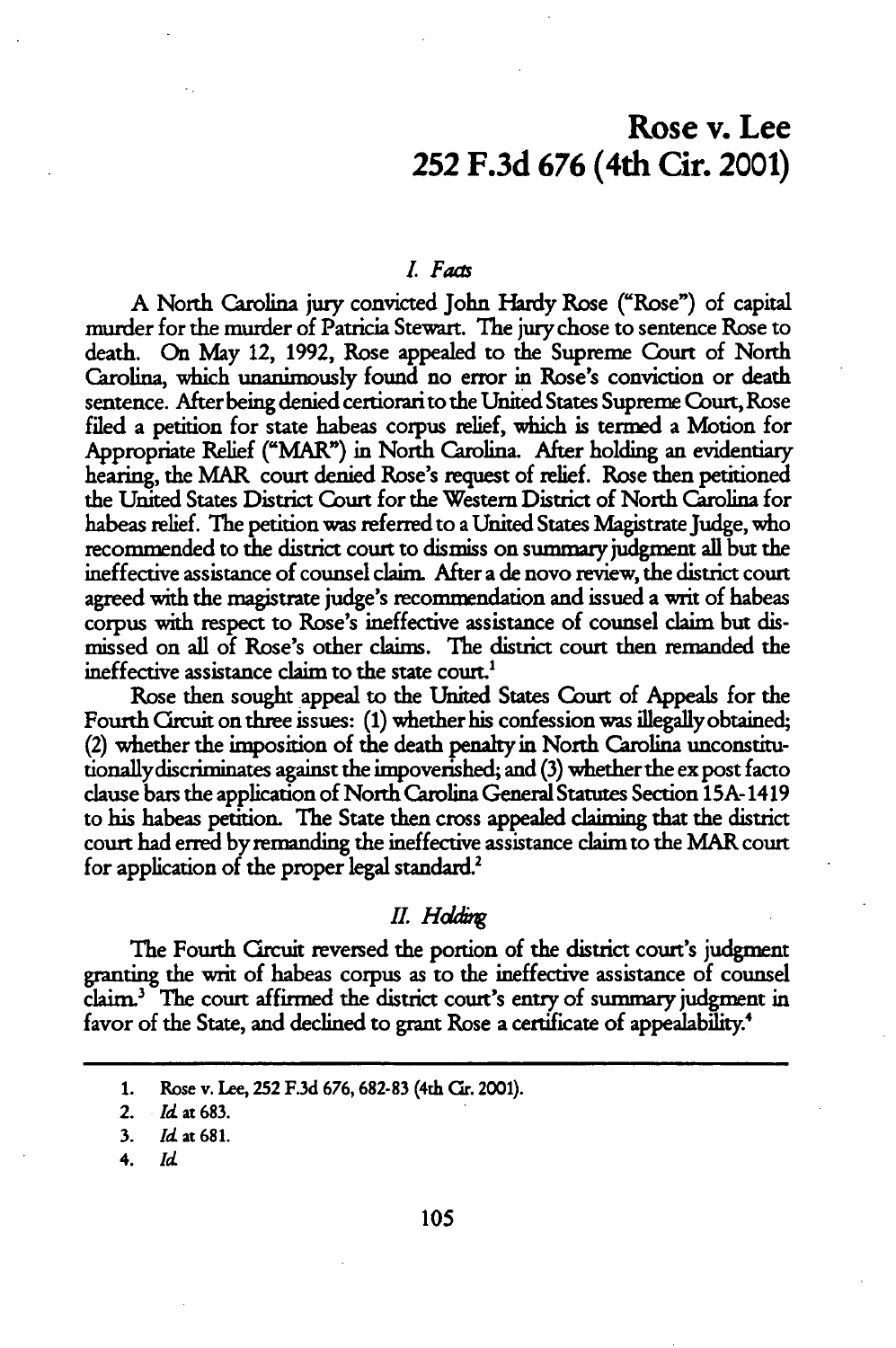## *III. A ralysis / A pplication in Virginia*

*A. Ex Post Facto*

Rose filed his MAR on October 4, **1995?** On June 21, **1996,** the North Carolina legislature amended North Carolina General Statutes Section **15A-** 1419, which addresses default of claims on state collateral review.<sup>6</sup> This amendment made procedural bars mandatory rather than discretionaryunless the petitioner can establish good cause or that the failure to consider the claim will result in a fundamental miscarriage of justice.<sup>7</sup> The MAR court applied the amended statutory language to several of Rose's claims and determined that the claims were procedurally barred.<sup>8</sup> Rose argued that this application of Section 15A-1419 as amended violated the ExPost Facto Clause of the United States Constitution. $^9$ 

The district court rejected Rose's claim on the merits, forcing Rose to demonstrate that reasonable jurists would find the district court's assessment of the constitutional claims debatable or wrong.'0 Retroactive application of a procedural law can violate the Ex Post Facto Cause, but only when the law.

(1) punishes as a crime an act previously committed, which was innocent when done; (2) makes more burdensome the punishment for a crime, after it's commission; (3) deprives one charged with crime of any defense that was available according to law at the time when the act was committed, or (4) alters the **legal** rules of evidence, and receives less, or different testimony, than the law required at the time of the commission of the offense, **in** order to convict the offender."

**5.** *Id.* at 683.

**6.** *Id;seN.C* GEN.STAT.S 15A- 1419 (1999 &Supp. 2000). Section 15A- 1419(b) amended the language as follows:

**(b) The** court *shad* the motion under any of the circumstances specified in this section, unless the defendant can demonstrate:

**(1)** Good cause for excusing the grounds for denial listed in subsection (a) of this section and can demonstrate actual prejudice resulting from the defendant's claim; or<br>(2) That failure to consider the defendant's claim will result in a fundamental miscariage **of** justice.

*Id* The statute previously read:

**(b)** Although the court maydenythe motion under anyof the circumstances specified in this section, in the interest of justice and for good cause shown it **mayin** its discretion grant the motion if it is otherwise meritorious.

**N.C** GEN. STAT. **S** 15A-1419 (1978).

- 7. *Rco4* 252 **F3d** at 683; *swS 15A-* 1419; *s* note 6.
- 8. *Rose*, 252 F.3d at 683.
- 9. *Id; s aho US.* GO)NT. art. I, **S** 9, cL 3.

10. *Rrze,* 252 **F.3d** at 683-684; *see Slack* v. McDaniel, 529 US. 473, 484 (2000) (holding that denial of a habeas petition on procedural grounds requires that the prisoner show, at least, that jurists would find district court's assessment of constitutional claims debatable or wrong).

11. *Rcse,* 252 **F.3d** at 684 (quoting Collins v. Youngblood, 497 US. 37,42 (1990) and Carmell v. Texas, 529 **U.S.** 513, 551 (2000)).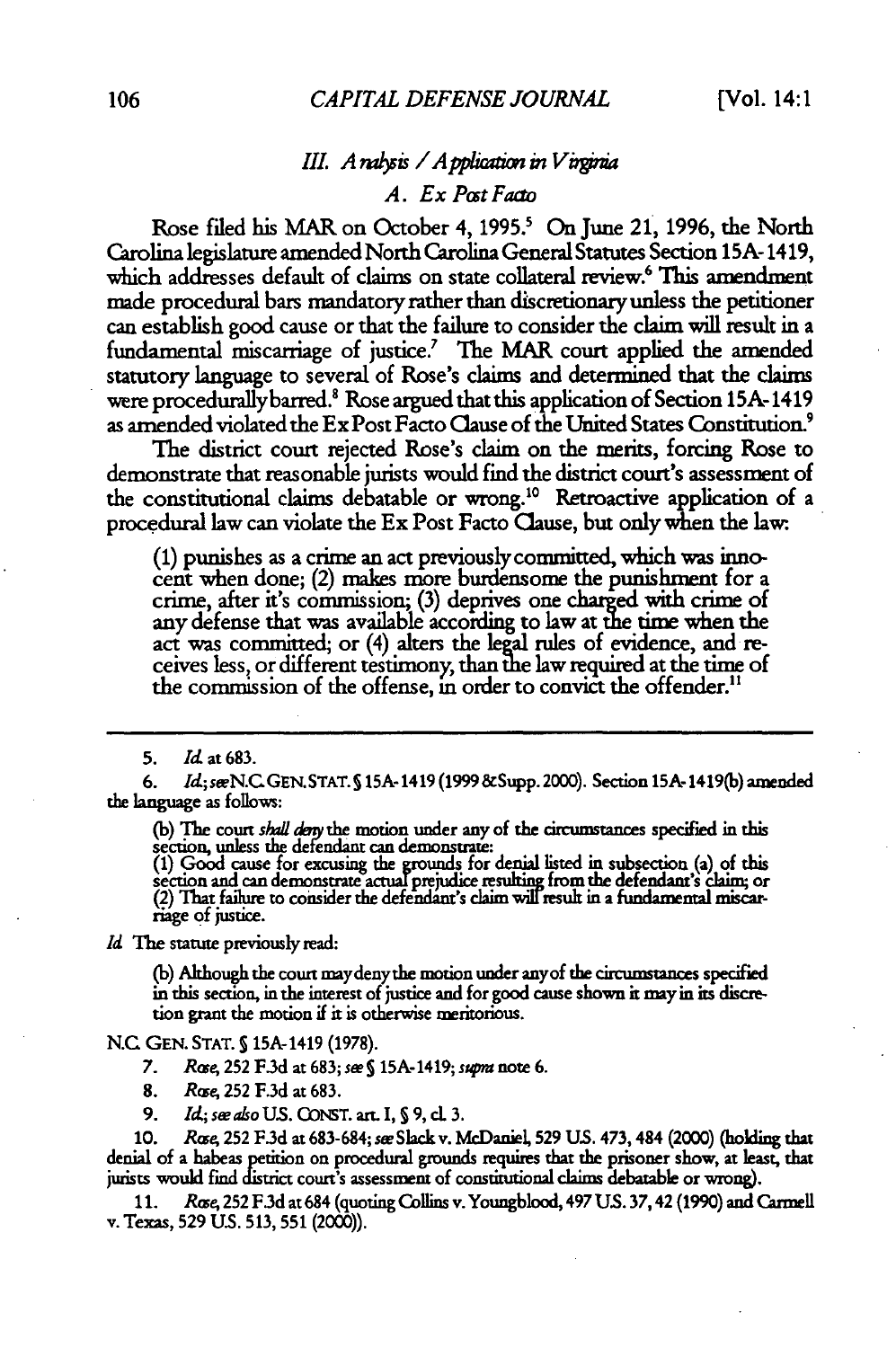*ROSE V. LEE*

The Fourth Crcuit found that the application of the amended language of Section 15A-1419 did not fall into any of the four categories.<sup>12</sup> The Fourth Crcuit found Rose's ex post facto claim was barred." The court noted that the United States Supreme Court has held that a law does not violate the Ex Post Facto Clause simply because it "alters the situation of a party to his disadvantage."<sup>14</sup>

## **B.** Procedurally Defaulted Claims

## *1. Rze's* **Cafsion**

Rose sought appeal on several claims that the district court found to be procedurally defaulted. In order to secure a certificate of appealability Rose had to demonstrate both (1) "that jurists of reason would find it debatable whether the petition states a valid claim of the denial of a constitutional right' and (2) 'that jurists of reason would find it debatable whether the district court was correct in its procedural ruling."<sup>15</sup>

Rose sought to appeal the district court's denial of his claim that his confession was unconstitutionallycompelled with a promise of life imprisonment and then used to secure his death sentence.<sup>16</sup> It was acknowledged by Rose's attorney that this claim was not premised upon a Miranda violation but rather upon a promise having been made in exchange for Rose's confession.<sup>17</sup> Relying on Arizona v Fulminante,<sup>18</sup> the Fourth Circuit applied the "totality of the circumstances" standard to Rose's claim that his confession was unconstitutionally forced.<sup>19</sup> The United States Supreme Court in *Fulminante* ruled that the existence of a promise in connection with a confession does not render a confession per se involuntary.<sup>20</sup> The Fourth Circuit therefore declined to hold that the cryptic promise that "things would go easier" on Rose if he confessed amounted to

14. *Id; see Collins*, 497 U.S. at 48-50 (holding that the Ex Post Facto Clause is not violated simply because the party's situation is altered to his disadvantage).

**15.** *Rae,* **252 F.3d** at 684 (quoting Sad, **529 US.** at 484). SwgurnyBeck v. Angelone, 261 F.3d 377, 392 (4th Cir. 2001) (holding that Beck was not entitled to certificate of appealability because he failed to establish a valid constitutional claim, the court therefore refused to address the procedural question); Damien P. DeLaney, Case Note, 14 CAP. DEF.J. 119 (2001) (analyzing Beck v. Angelone, 261 F.3d 377 (4th Cir. 2001)) (stating that the Fourth Circuit required that both prongs of the Slade standard be met in order to secure a certificate of appealability).

16. *Rce* **252** F.3d at 685.

17. *Id*

18. 499 US. **279** (1991).

19. *Rase,* **252F.3d** at685;seeArizonav. Fulminante, 499 **US.** 279,285-86 (1991) (holdingthat determination regarding the voluntariness of a confession must be viewed in totality of the circumstances).

20. *Fgdniaxt* 499 **U.S.** at 285.

<sup>12.</sup> *Id*

<sup>13.</sup> *Id*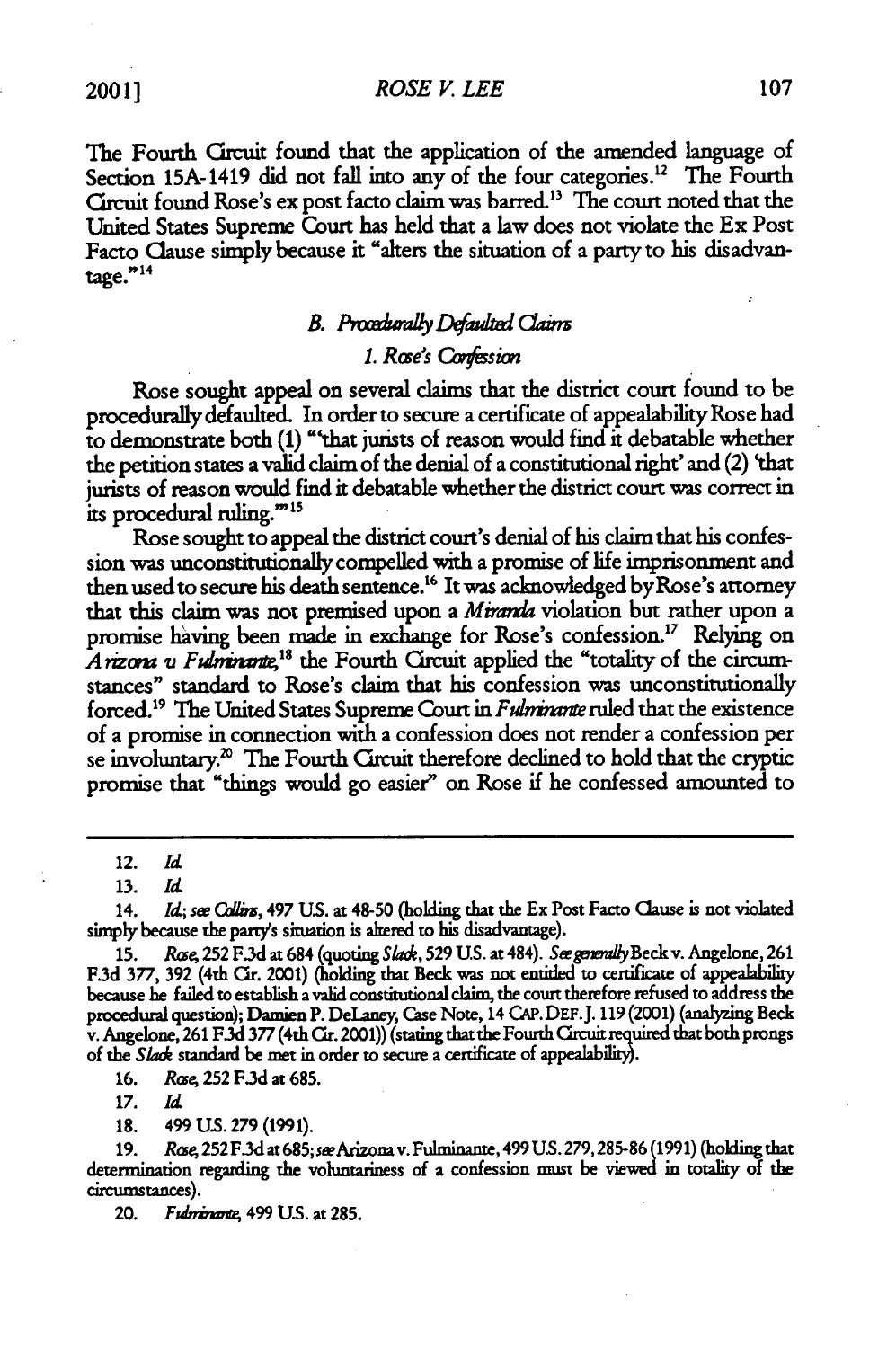unconstitutional coercion.<sup>21</sup> The court denied the claim without ever addressing the second prong of the appealability test because the claim failed to meet the **first** prong of the **test.**

#### *2. Disarit m CaiM*

Rose next sought to appeal the district court's denial of his claim that North Carolina unconstitutionally discriminates based upon economics in the imposition of the death penalty.<sup>25</sup> The district court declined to address the merits of Rose's economic discrimination claim because Rose failed to "fairlypresent" the issue to the state courts, so the issue was therefore procedurally barred.<sup>24</sup> Rose argued to the Fourth Caruit that he had established sufficient cause to overcome the procedural default of his claim, because the facts to support the claim were not readily available to Rose's counsel during the state proceedings." While the court acknowledged that a petitioner can establish cause by showing that the factual information was unavailable, the court did not believe that the factual information was unavailable to Rose.<sup>26</sup>

## C. Ineffective Assistance of Counsel

The State argued that the district court erred by granting a writ of habeas corpus with respect to Rose's ineffective assistance of counsel claim.27 The district court held that the MAR court acted contraryto dearly established law when it denied Rose's ineffective assistance of counsel claim; the error was in applying the wrong burden of proof.<sup>28</sup> The MAR court ruled that Rose had failed to show by preponderance of the evidence that the result of the proceeding would have been different but for the ineffective assistance of counsel.<sup>29</sup> However, the United States Supreme Court held in Strickland v Washington,<sup>30</sup> that the prisoner need only demonstrate a reasonable probability that the result would have been different.<sup>31</sup> The Fourth Circuit agreed with the district court that the decision making process bywhich the MAR court adjudicated Rose's ineffective

21. *Rcse* 252 F.3d at 686.

- 29. Id at 689.
- **30.** 466 **US. 668** (1984).

**31.** Strickland v. Washington, 466 **US. 668,694** (1984) (holding that a reasonabe probabiity is a probability sufficient to undermine confidence in the outcome).

<sup>22.</sup> **Id at** 686 n.7.

**<sup>23.</sup>** Id at **686-87.**

<sup>24.</sup> **Id** at **687.**

<sup>25.</sup> *Id*

**<sup>26.</sup>** *Id*

**<sup>27.</sup> Id at 688.**

**<sup>28.</sup>** *Id*